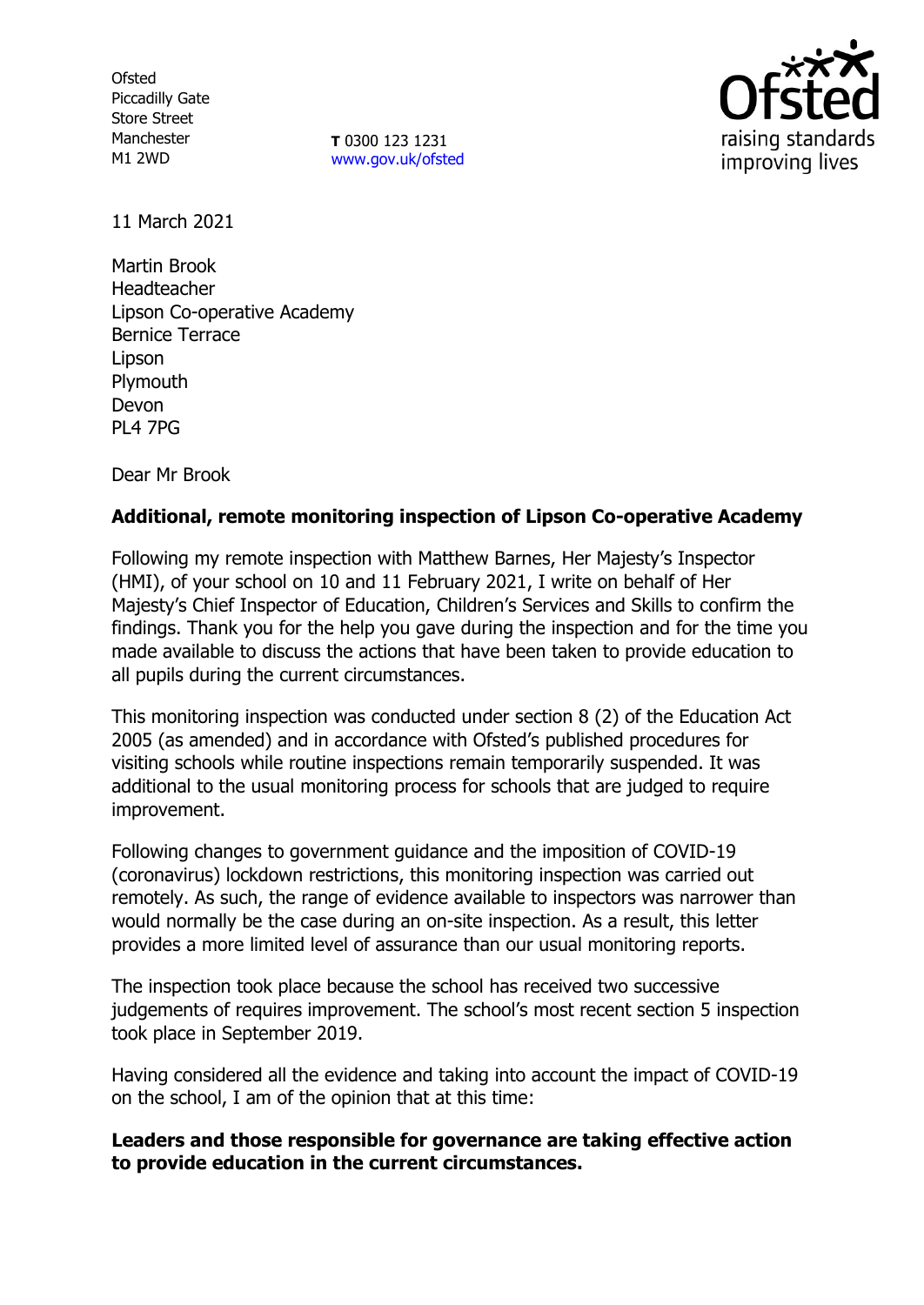

## **Context**

- Since the previous inspection, a new chair and vice chair of trustees have been appointed. Several new trustees have joined the board. A special educational needs coordinator (SENCo) and a curriculum leader in mathematics have also joined the school.
- Across the autumn term 2020, approximately 50% of pupils had to be educated remotely.
- Approximately 5% of pupils are currently attending school. There are 38% of vulnerable pupils attending. Of the pupils who have education, health and care plans, 25% of these are being educated on site.

## **Main findings**

- As a result of your careful planning, teachers were well-prepared to offer the curriculum remotely when this became necessary. Senior leaders have created a culture of collaboration. Staff feel confident when trying out approaches to teaching online. Pupils' engagement is strong. They have regular dialogue with their teachers and receive useful feedback.
- Tutors and heads of year know their pupils well. They keep in regular contact with families and are quick to pick up the phone to offer support. Parents say that staff go out of their way to listen and help. Families have access to electronic devices, the internet, and paper-based resources when they need them. Specialist staff skilfully adapt the curriculum for pupils who speak English as an additional language.
- You are in the process of extending the breadth and ambition of the curriculum. This work is already making a positive difference. For example, pupils benefit from reading a planned programme of literature with their tutors. In every subject, leaders have developed curriculum plans which build on what pupils learn in primary school.
- **Pupils working in school access their remote lessons with extra support if** needed. If the quality of their work appears to decline, specialist staff are on hand to find out why. These staff play a crucial role in helping pupils to stay focused and motivated. Pupils who are not engaging well when working from home are invited to attend school. This supports them to get back on track so that they are able to resume their remote learning successfully.
- Pupils in Years 11 and 13 are continuing to study their courses. They are wellprepared for assessment in each subject. You have used tutor time wisely to provide pastoral care and to address gaps in pupils' knowledge arising from the first period of COVID-19 restrictions. You have rightly prioritised careers guidance to support pupils in their transition to the next phase of education, training or employment.